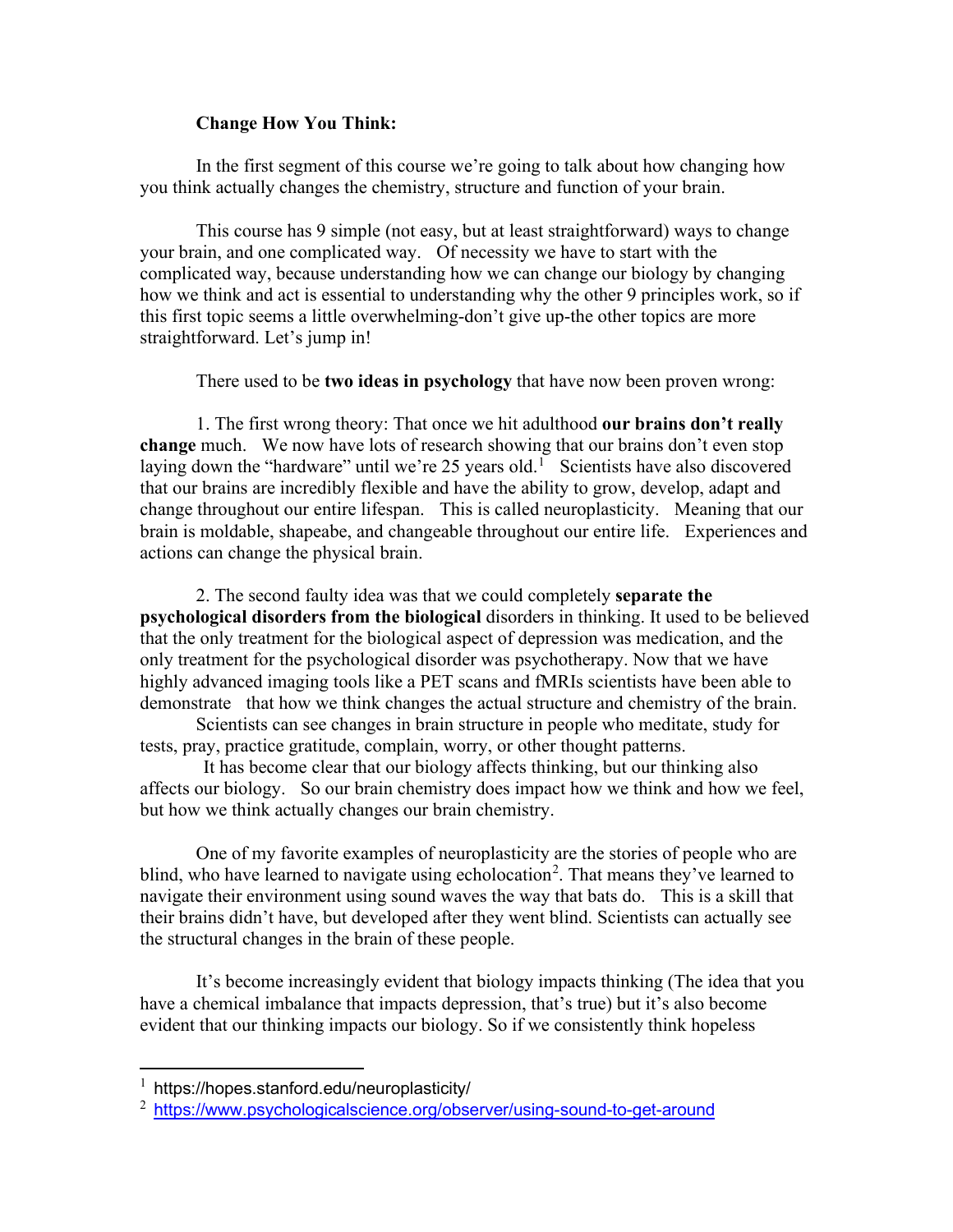thoughts, then we're going to be more likely to have the biology of depression.

It's really inspiring to see how much our brains can change, and this is true for people with anxiety, depression, and other mental illness. Due to our brain's ability to grow, adapt and change throughout our life, we can improve our brain functioning and abilities in many ways.

I love neuroplasticity because it gives us room to influence our own lives. You are the change agent to improve your own life.

To best understand what we're going to talk about in this course we need to talk for just a minute about how the brain works. There are four aspects of brain performance that we're going to talk about:

- 1. Brain Structure
- 2. Brain Chemistry
- 3. Brain Function
- 4. Genetics

## **Brain Structure**

**The first aspect we're going to cover is brain structure**. There are physical structures in our brain and each performs a specific function. And we're not going to learn about all the parts of the brain for this course but we're going to talk about a couple of them. Your brain is made up of distinct structures that change and adapt based on how we use them. For example, there are two structures in our brain that are impacted by depression. The amygdala is the part of the brain that processes fear and the fight, flight, freeze response. In people with depression the amygdala has been shown to be larger and more active than the average person.<sup>[3](#page-1-0)</sup> Another part of our brain that's impacted by depression is the hippocampus<sup>[4](#page-1-1)</sup>. The hippocampus processes emotions, and it's been shown that in people with depression the hippocampus is actually smaller than normal. It shrinks when people are experiencing depression.

However, just because these are physical changes associated with depression, doesn't mean those changes are permanent. Recent studies have shown that after a course of therapy many people's brain structures went back to a normal size.

This study examined patients who were experiencing depression and then had them attend eight weeks of therapy. Their hippocampus<sup>[5](#page-1-2)</sup> was measured before and it was shown to be smaller than average. And then after therapy was measured and shown

<span id="page-1-1"></span><sup>4</sup> Bossini L, Casolaro I, Santarnecchi E, et al: [Evaluation study of clinical and neurobiological efficacy of EMDR in patients suffering from post-traumatic stress disorder]. Riv Psichiatr 2012; 47 (Suppl):12–15

<span id="page-1-0"></span><sup>&</sup>lt;sup>3</sup> Modifiable factors that alter the size of the hippocampus with ageing. Nat Rev Neurol. 2012 Mar 13;8(4):189–202. doi: 10.1038/nrneurol.2012.27. Fotuhi M1, Do D, Jack C.

<span id="page-1-2"></span><sup>5</sup> Moustafa, A. A. (2013). Increased hippocampal volume and gene expression following cognitive behavioral therapy in PTSD. *Frontiers in Human Neuroscience*, *7*, 747. http://doi.org/10.3389/fnhum.2013.00747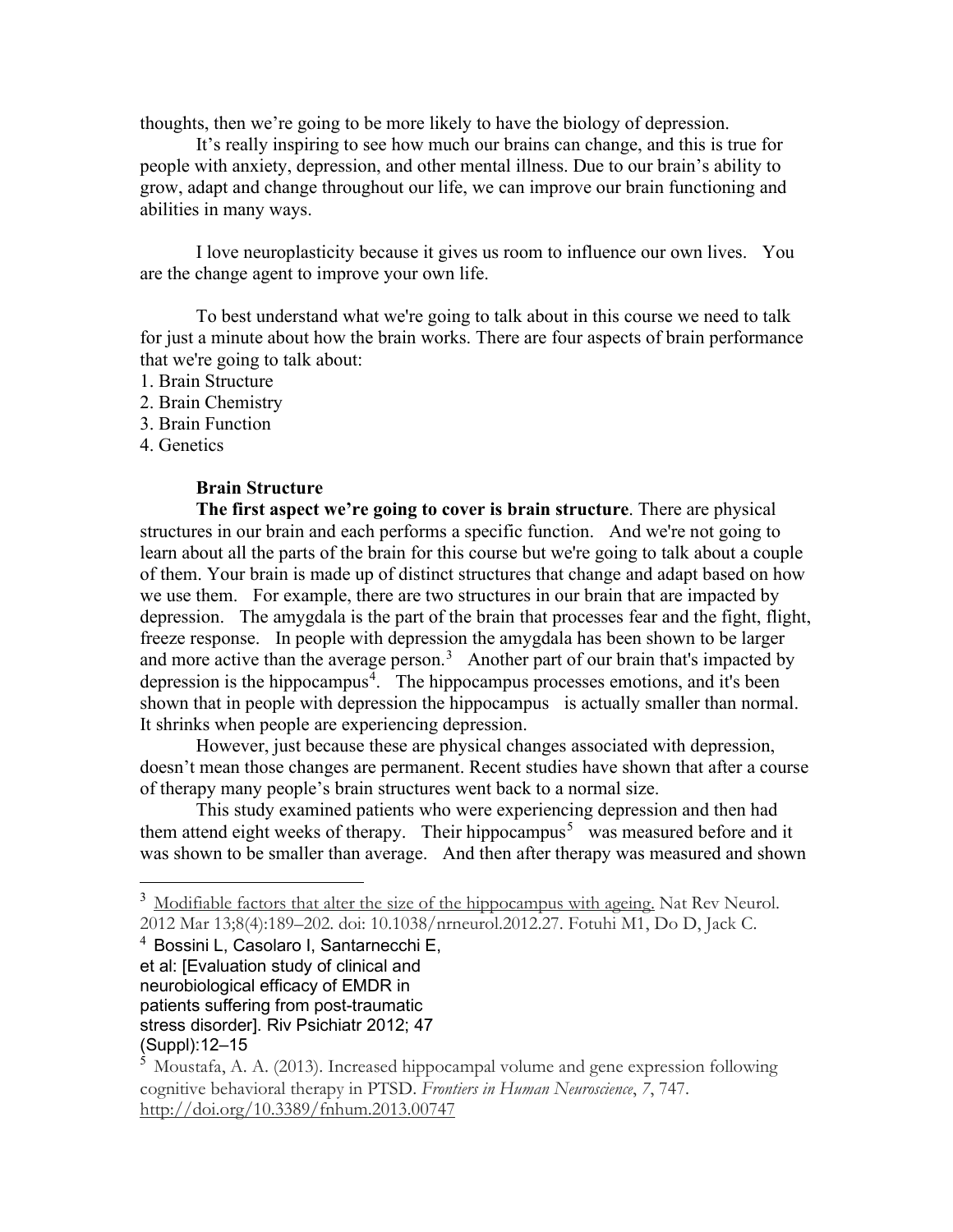to be larger. So the hippocampus, this physical structure in the brain, can change its size just based on something like talking with another person who's helping you change how you think.

In another study therapy didn't just reduce anxiety, but it physically altered the volume and electrical activity in certain parts of the brain<sup>[6](#page-2-0)</sup>. Thanks to new imaging technology, we can actually see how the way we think impacts our physical brain.

## **Brain Chemistry**

Now let's talk about brain chemistry. Your brain uses chemicals to communicate and these are called neurotransmitters. The main ones we're going to be talking about in this course are:

- Serotonin which has to do with confidence and happiness
- Dopamine which has to do with pleasure and reward
- Norepinephrine which has to do with decreased pain sensitivity and feelings of elation
- Oxytocin which has to do with bonding and love, and
- GABA which is associated with anxiety and stress

Now as I've mentioned before, mental illness is associated with differences in brain chemistry, also known as "Chemical Imbalances". But, medication is not the only way to treat a chemical imbalance. So while depression or anxiety can be seen on a chemical level inside the brain that doesn't mean that your only option is to change those chemicals by adding chemicals to your body like medication.

Neither I nor this course are against medication, I often recommend that my clients go to see a doctor to learn about medication options. However, I am a strong advocate for education. Medication is not the only way, nor the most effective way to impact our brain chemistry. Cognitive Behavioral Therapy, changing how we think and act, has been shown to be as effective as medication<sup>[7](#page-2-1)</sup> as a treatment for mental health disorders like depression and anxiety.

How we think affects our brain chemistry so here's an example. If we interpret a situation like a work assignment as being threatening or impossible or overwhelming then our brain releases chemicals like adrenaline and cortisol<sup>[8](#page-2-2)</sup>. Now people with depression and anxiety have higher levels of adrenaline and cortisol in their brains. And this this creates a heightened stress response so a cycle of being stressed out about being stressed out and they tend to get more stressed out than the average brain than a person who doesn't have depression.

Research shows that with many people if they are taught how to think differently about a situation how to interpret that work assignment as not being stressful or overwhelming then the brain releases less cortisol and is less flooded with adrenaline

<span id="page-2-0"></span> $6$  https://neuro.psychiatryonline.org/doi/pdf/10.1176/appi.neuropsych.13090202

<span id="page-2-1"></span> $^7$  https://www.aafp.org/afp/2006/0101/p83.html

<span id="page-2-2"></span> $8$  How stress affects your health. American Psychological Association. http://www.apa.org/helpcenter/stress.aspx. Accessed Feb. 12, 2016.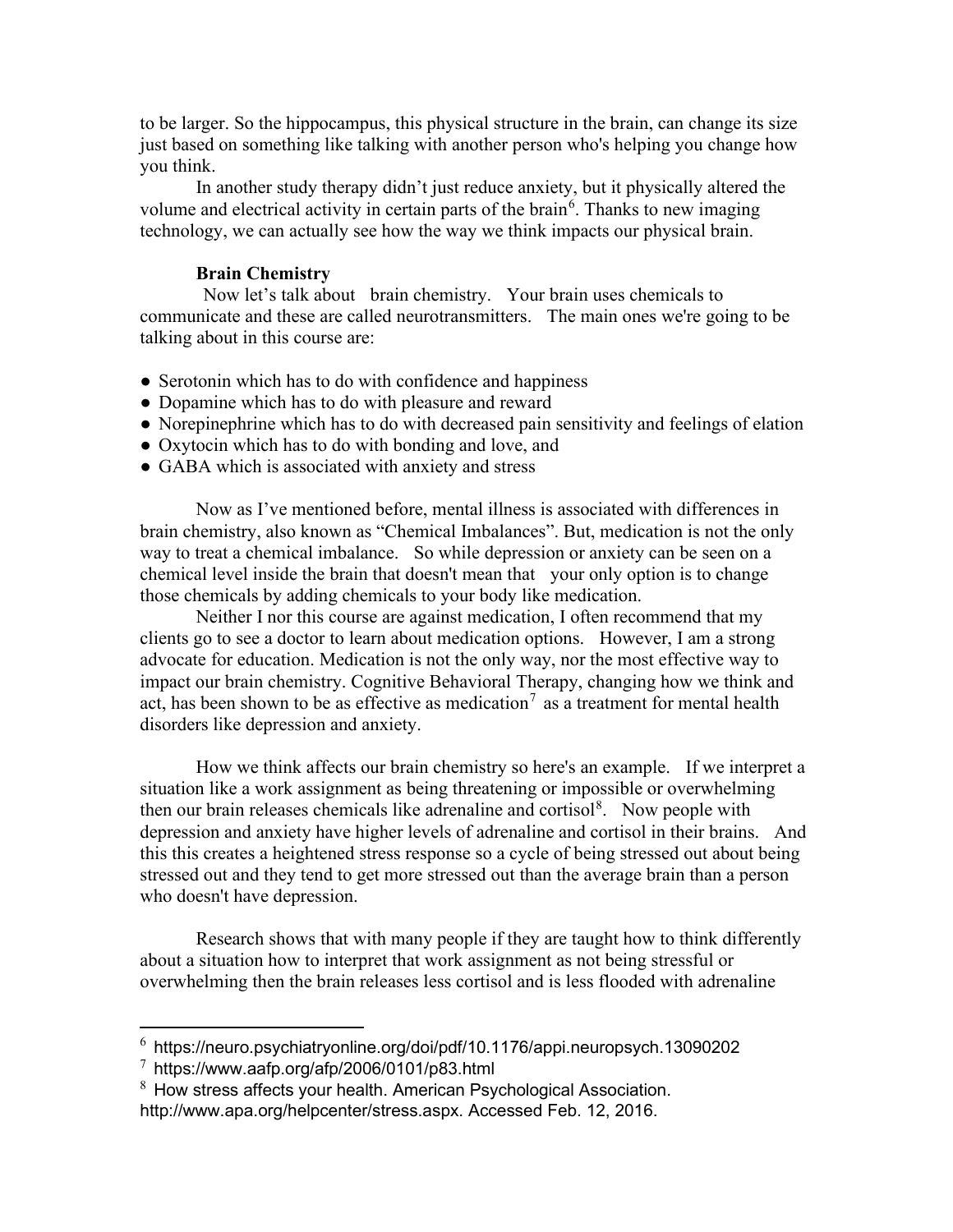<sup>[9](#page-3-0)</sup> and therefore creates a more healthy balance of chemicals inside of it.

So we can actually decrease the level of the stress chemicals in our brain by changing how we think.

## **Brain Function**

The third aspect of our brain that we're going to talk about very briefly in this course is brain function. Thoughts travel in our brain along tiny chemical and electrical connections called neural pathways<sup>10</sup>. We think along these little neural channels and they're like roads, The ones we use the most become broad like highways the ones that we rarely use are narrow and thin. And when we don't use certain thought pathways at all they get trimmed off because the brain likes efficiency.

So when we start thinking negative thoughts like "This is hopeless" or "I'm no good" or "Nobody's going to like me" then those pathways become thicker and broader and easier for the brain to send signals on. We become habitual in thinking that way. And that shows up in our in our biology, but when we change how we think and we start thinking hopeful thoughts like "I can do hard things" or "I can reach out and love other people" then those neural pathways become broader and wider and our brain functions actually change.

## **Genes**

The last aspect that we're just going to talk about briefly is our genes. Now it's well known that there's a genetic aspect to mental health and mental illness. So, for example, depression and anxiety tends to run in families. For many people this feels like we're predestined to feel the way we feel now.

However, most mental illness is caused by a combination of genetics and other factors. For example, heritability estimates show that depression is approximately 37% influenced by genes and schizophrenia is around 80% influenced by genes. That means that even with the genetic factors, we still have a huge realm of influence with our mental health.

But even more exciting, there's some recent research that has shown that we have the ability to influence which of our genes get turned on and which of our genes get passed on to our descendants based on the experiences that we have  $11$ . So how we respond to our experiences and how we think can impact which genes get turned off. This emerging field is called epigenetics<sup>12</sup>. It tells us we have some degree of influence over a very impactful part of our mental health, our genes.

<span id="page-3-1"></span>[https://sites.psu.edu/psych256fa1602/2016/09/09/the-power-of-neurons-neural-pathway](https://sites.psu.edu/psych256fa1602/2016/09/09/the-power-of-neurons-neural-pathways-and-neuroplasticity/) [s-and-neuroplasticity/](https://sites.psu.edu/psych256fa1602/2016/09/09/the-power-of-neurons-neural-pathways-and-neuroplasticity/) 11

# <span id="page-3-2"></span>https://www.scientificamerican.com/article/descendants-of-holocaust-survivors-have-alte red-stress-hormones/

<span id="page-3-3"></span><sup>12</sup> Weinhold, B. (2006). Epigenetics: The Science of Change. Environmental Health Perspectives, 114(3), A160–A167.

<span id="page-3-0"></span><sup>9</sup> https://www.sciencedirect.com/science/article/abs/pii/S0306453002001701 10